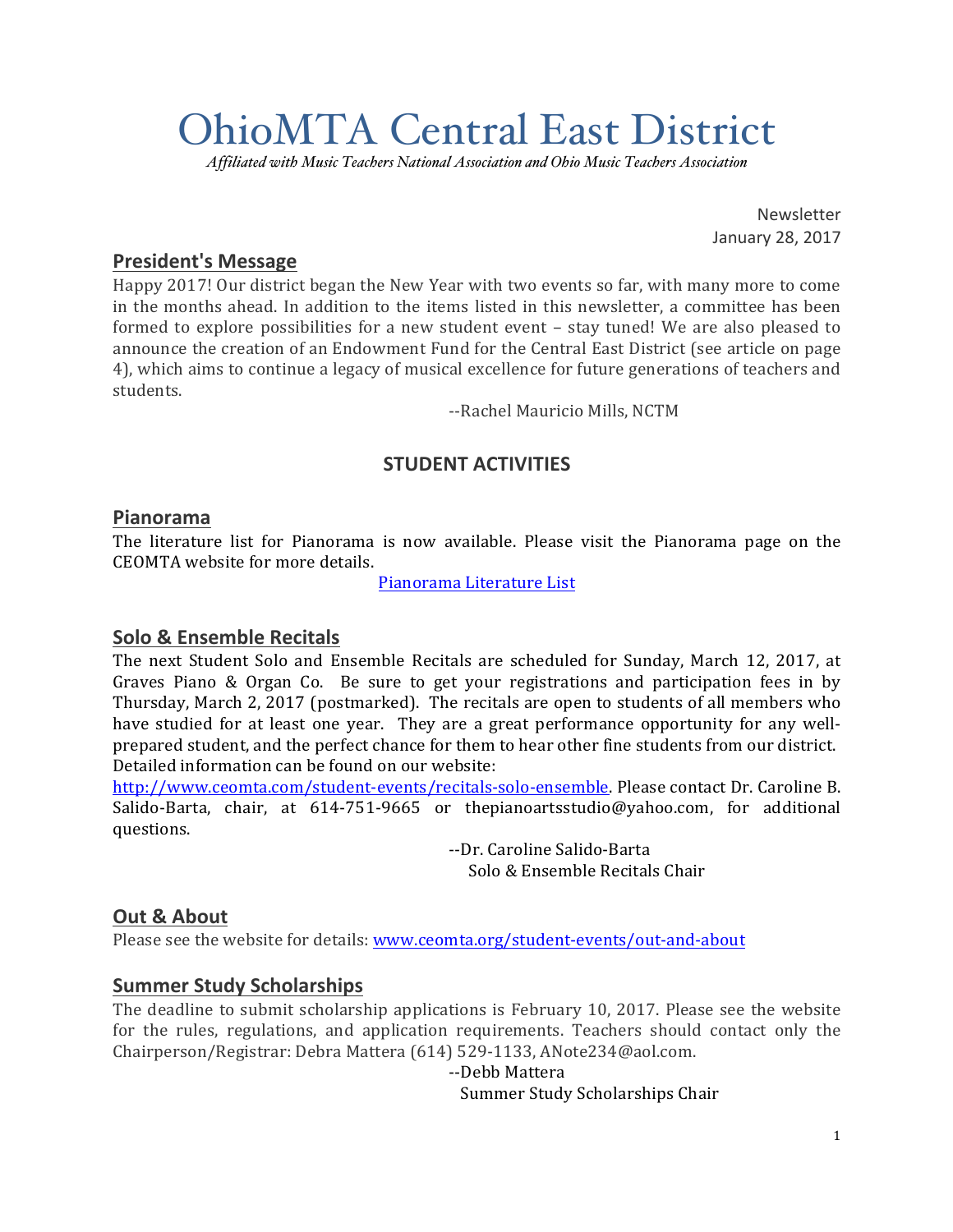### **OMTA/Graves Competition**

The OhioMTA / Graves Piano Competition will be held on Saturday and Sunday, March 4th and 5th at Graves Piano and Organ Company. Close to 100 students will be competing in various solo and ensemble categories for prizes totaling  $$4,500.00$ . This competition attracts some of the finest young performers in our state. Volunteers are needed to help with the event throughout both days assisting as timekeepers, checking students in at the registration desk, and monitoring the recital hall. If you can be of assistance for a few hours either or both days, please contact Dr. Kenneth Williams (Williams.1679@osu.edu). Competition winners will perform in a Winners' Recital on Sunday March 19 at 3:00 at Graves.

--Dr. Kenneth Williams

**OMTA/Graves Competition Chair** 

### **TEACHER ACTIVITIES & NEWS**

#### **Conference & Annual Membership Meeting**

Mark your calendar now and plan to join your CEOMTA colleagues for the Spring Conference and Annual Membership Meeting.

The event will be held on Friday, April 7, 2017 at The Church of Jesus Christ of Latter-Day Saints, 450 N. Liberty St., Powell, OH, 43065. Registration begins at 9:15 a.m. Lee Ann Forgrave, Membership Chair, will coordinate a complimentary lunch for all attendees.

Our guest speaker for the Conference will be Jennifer Hambrick, Midday Radio Host of 101, WOSU Public Media.

Ms. Hambrick is a popular speaker in Central Ohio and hosts pre-concert interviews with guest performers for Chamber Music Columbus. Her topic is

Claim the Stage: Music Teaching, the Emotions, and Helping Students Manage Performance Anxiety. 

Ms. Hambrick's talk should be helpful for all teachers and performers and includes some of her personal experiences and research in the area.

Please join us for this opportunity to participate in the business of our organization and to share lunch with colleagues.

R.S.V.P by March 24, 2017 to Membership Chairperson Lee Ann Forgrave NCTM. laforgrave@yahoo.com or text: 614-371-3872. Your response is important in planning for our lunch.

> Conference Chairpersons: Carol Rein, NCTM carolrein89@yahoo.com Sharon Walton, NCTM skrwalton@gmail.com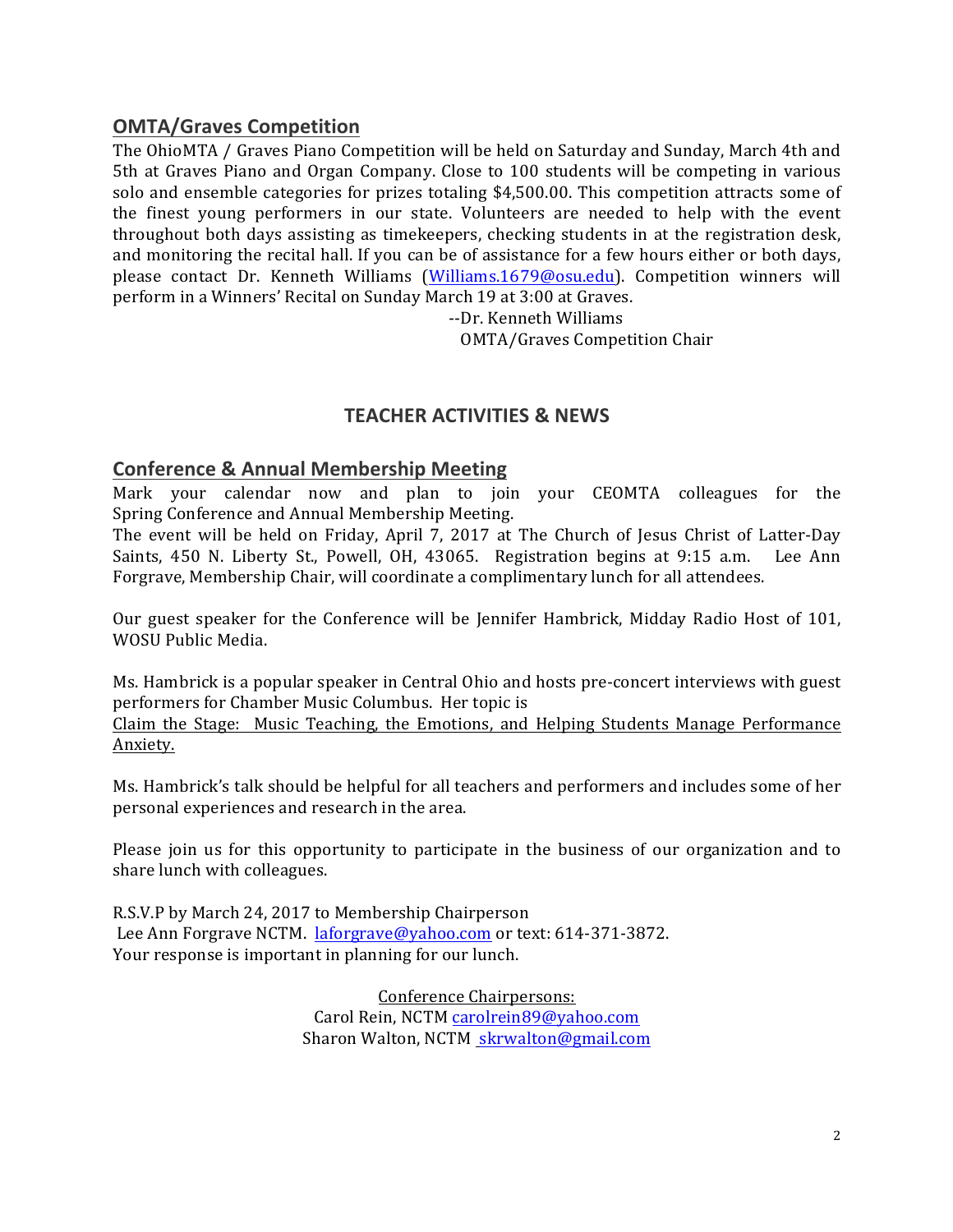#### **IMTF**

The Independent Music Teachers Forum will be held on Friday, February 3 at Mozart's Cafe (4784 North High Street, Columbus). We will meet from 9:30 a.m. - 11 a.m. to discuss material from the book "Right Before Your Eyes: A Fresh Approach to Interpreting a Piano Score". Thoughts and ideas from the book apply to other instruments and voice as well. You do not have to read the book to attend. Please let Susan Treer know if you will be coming for planning purposes (614-316-1019 or caribou06@sbcglobal.net).

> --Susan Treer IMTF Chair

# **Workshops** February 16 - A Candid Conversation with Dr. Robert Weirich

Robert Weirich has performed in such musical centers as Alice Tully Hall, Weill Recital Hall, the Kennedy Center, Chicago's Orchestra Hall, and at such summer festivals as Tanglewood, Ravinia and Marlboro. His performances across the U.S. of Bach's Goldberg Variations during the 2010-11 season garnered raves from critics and audiences. During the 2009-2010 season he performed and taught in China and Argentina, and in the fall of 2013 was invited to teach for ten days at Beijing's Central Conservatory. The New York Times called his 2008 Albany Records release, Piano Music of Aaron Copland, "brilliant, probing and austerely beautiful."

He was the Artistic Director of the Skaneateles Festival in upstate New York from 1990-1999; other administrative activity includes a term as President of the College Music Society, and chairing piano departments wherever he has taught. His columns for Clavier Magazine, and its successor, Clavier Companion, have been twice honored with the Distinguished Achievement Award from the Educational Press Association. As a sometimes composer, his works have been performed at festivals nationwide.

He currently holds the Jack Strandberg Missouri Endowed Chair in Piano at the UMKC Conservatory. UMKC awarded him a Trustees' Faculty Fellowship and the N.T. Veatch Prize for distinguished research and creative activity in 2002; he received the first Muriel McBrien Kaufmann Artistry/Scholarship Award in 2003, and an Excellence in Teaching Award from the UMKC Faculty Senate in 2006. Earlier prizes include a National Endowment for the Arts Solo Recitalist Fellowship, and the Pope Foundation Award for career development.

> Date: Thursday, February 16, 2017 **Time:** 10 am – 12 noon Location: Graves Piano & Organ Company Recital Hall Free admission for OhioMTA members and non-members.

> > --Dr. Gulimina Mahamuti, NTCM Piano Workshops Chair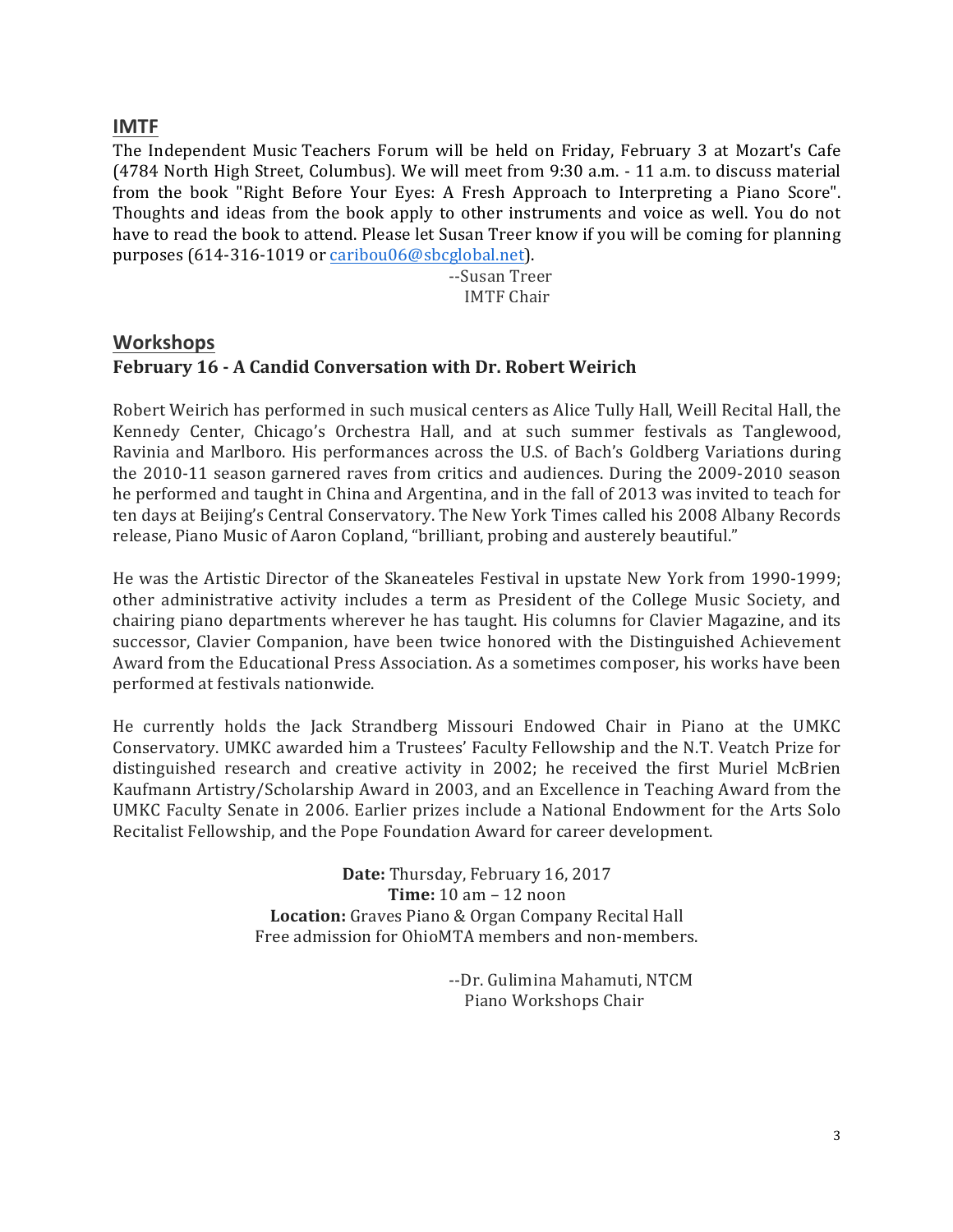# **NEW - The Endowment Fund**

Please see the website for details on this exciting new development for our district. http://www.ceomta.org/new-endowment-fund

> --Bruce Piper, NCTM Treasurer

# **Certification**

Nominations are now being accepted for our District Nationally Certified Teacher of the Year. Please read about the process on page 7 of the Activities Guide handbook, where you can see a list of all the previous winners, or at this link:

http://www.ceomta.org/teacher-events/certified-teacher-of-the-year

Any nationally certified teacher is eligible to be nominated. Please think about your colleagues who have set high standards and who are role models to you and others. Take the time to nominate someone deserving of this award. Please note that our district winner goes on to be considered for state teacher of the year. Thank you for your consideration.

> --Janice Cook, NTCM CEOMTA Certification Chair

# **Grants for Professional Development**

Grant applications are due on April 15, 2017. Please visit the website for application and eligibility guidelines.

http://www.ceomta.org/grants-for-professional-development --Annette Suhovecky Grants Chair

# **OhioMTA State Conference**

The next State Conference will take place in Van Wert on October 12-14, 2017. Conference artists will be The Five Browns and Irina Gorin. Please see the website for details. http://www.ohiomta.org/fall-2017.html

### **MTNA National Conference**

The National Conference will take place in Baltimore, Maryland, March 18-22, 2017. See members.mtna.org/conference2017/index.html for more details.

### **Upcoming Recital – Dr. Fan Zhang**

Dr. Fan Zhang, Capital University Collegiate Chapter advisor, will give a recital on February 12. Please see the website for further details.

http://www.ceomta.org/upcoming-events-at-capital-university